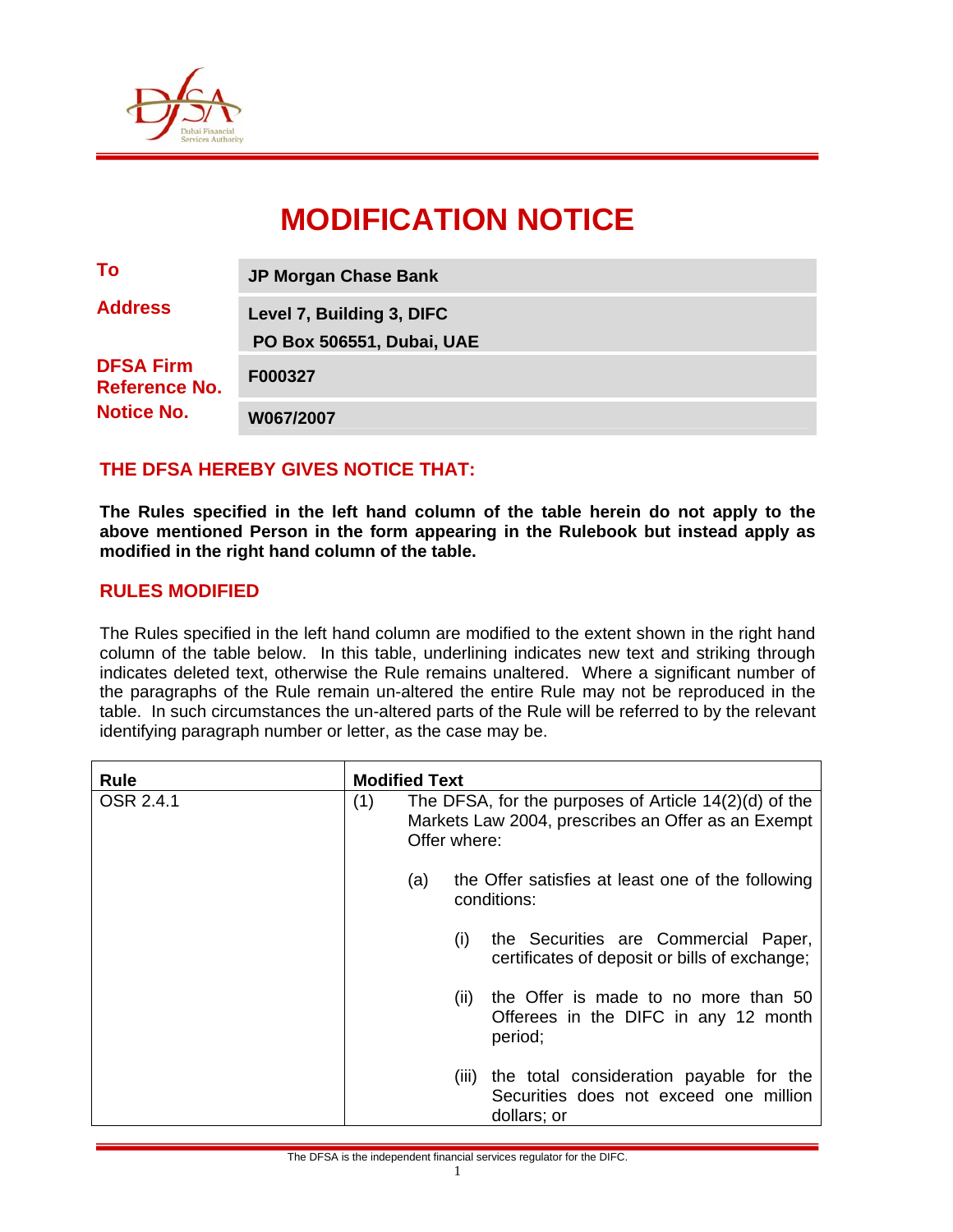

|     |     | (iv) the Securities are Debentures and the<br>minimum consideration which may be<br>paid by any Person for the Securities<br>acquired by him pursuant to the Offer is<br>$$50,000;$ or                                                                                                                                           |
|-----|-----|----------------------------------------------------------------------------------------------------------------------------------------------------------------------------------------------------------------------------------------------------------------------------------------------------------------------------------|
|     | (b) | the Offer is of Securities that:                                                                                                                                                                                                                                                                                                 |
|     |     | (i)<br>are Shares and are offered by the Issuer<br>to members, creditors or Employees of<br>the Issuer or their Relatives;                                                                                                                                                                                                       |
|     |     | (ii)<br>are issued and offered by a<br><b>Body</b><br>Corporate to a member of the same<br>Group as the Body Corporate;                                                                                                                                                                                                          |
|     |     | from<br>(iii)<br>result<br>the<br>conversion<br>οf<br>a<br>Convertible and a Prospectus relating to<br>the Convertible has been published in the<br>DIFC under these Rules; or                                                                                                                                                   |
|     |     | are Shares, Certificates representing<br>(iv)<br>Shares, or Warrants to subscribe for<br>Shares in a Body Corporate offered by the<br>Body Corporate in exchange<br>for<br>Securities in the same Body Corporate<br>and the Offer does not result in any<br>increase in the issued Share capital of<br>that Body Corporate .: or |
|     |     | are issued and offered pursuant to the<br>(V)<br>term of an employee reward or share<br>scheme by a Body Corporate to<br><u>its</u><br><b>Employees</b> or<br>to the Employees<br><u>of</u><br>another Body Corporate which<br><u>is a</u><br>member of the same Group.                                                          |
| (2) |     | An Exempt Offer is a Personal Exempt Offer if it:                                                                                                                                                                                                                                                                                |
|     | (a) | satisfies the conditions set out in Rules<br>$2.4.1(1)(a)(ii)$ and (iii);                                                                                                                                                                                                                                                        |
|     | (b) | may only be accepted by the Person to whom<br>it is made; and                                                                                                                                                                                                                                                                    |
|     | (c) | is made to a Person who is likely to be<br>interested in the Offer having regard to:                                                                                                                                                                                                                                             |